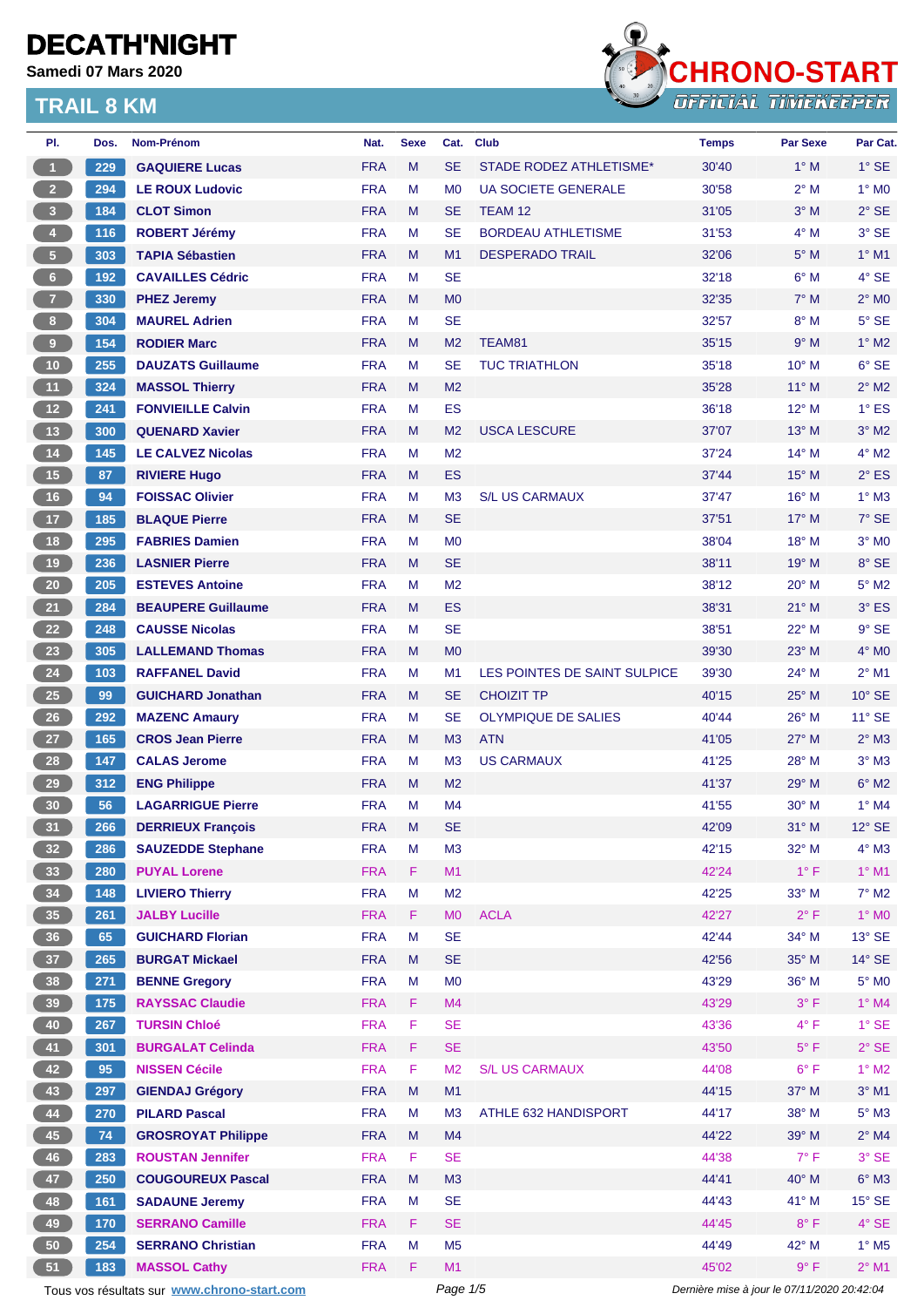**Samedi 07 Mars 2020**



| PI.    | Dos.          | Nom-Prénom                                  | Nat.       | <b>Sexe</b> | Cat.           | <b>Club</b>                        | <b>Temps</b>                                | Par Sexe       | Par Cat.                    |  |
|--------|---------------|---------------------------------------------|------------|-------------|----------------|------------------------------------|---------------------------------------------|----------------|-----------------------------|--|
| $52\,$ | 309           | <b>MONMAYRAN Nicolas</b>                    | <b>FRA</b> | M           | <b>SE</b>      |                                    | 45'17                                       | $43^\circ$ M   | $16^\circ$ SE               |  |
| 53     | 88            | <b>GIULIANI Christophe</b>                  | <b>FRA</b> | M           | M <sub>4</sub> | <b>VELO SPORT CASTRAIS</b>         | 45'35                                       | 44° M          | $3°$ M4                     |  |
| 54     | 225           | <b>BOUTHIER Jacques</b>                     | <b>FRA</b> | M           | M <sub>2</sub> |                                    | 45'38                                       | 45° M          | $8^\circ$ M2                |  |
| 55     | 128           | <b>GIL Virginie</b>                         | <b>FRA</b> | F           | M <sub>1</sub> | <b>ECLA ALBI*</b>                  | 45'54                                       | $10^{\circ}$ F | $3°$ M1                     |  |
| 56     | 129           | <b>PAILHOUS Laurent</b>                     | <b>FRA</b> | M           | M <sub>2</sub> | <b>ECLA ALBI*</b>                  | 45'55                                       | 46° M          | $9°$ M2                     |  |
| 57     | 64            | <b>GROSROYAT Isabelle</b>                   | <b>FRA</b> | F           | M <sub>4</sub> | <b>TRIATHLON CLUB CARCASSONN</b>   | 45'59                                       | $11^{\circ}$ F | $2^{\circ}$ M4              |  |
| 58     | 153           | <b>FORMAGE Sandrine</b>                     | <b>FRA</b> | F           | M1             | <b>ECLA ALBI*</b>                  | 46'01                                       | $12^{\circ}$ F | 4° M1                       |  |
| 59     | 91            | <b>GARCIA Charlène</b>                      | <b>FRA</b> | F           | <b>SE</b>      |                                    | 46'19                                       | $13^{\circ}$ F | 5° SE                       |  |
| 60     | 92            | <b>GARCIA Patrick</b>                       | <b>FRA</b> | M           | M4             |                                    | 46'19                                       | 47° M          | $4^\circ$ M4                |  |
| 61     | 306           | <b>BOUCHARDON Patrick</b>                   | <b>FRA</b> | М           | M <sub>3</sub> |                                    | 46'21                                       | 48° M          | $7^\circ$ M3                |  |
| 62     | 98            | <b>CAMALET Magali</b>                       | <b>FRA</b> | F           | M <sub>0</sub> | <b>S/L ATHLE BRENS GAILLAC</b>     | 46'23                                       | $14^{\circ}$ F | $2^{\circ}$ MO              |  |
| 63     | 313           | <b>FERRET Sophie</b>                        | <b>FRA</b> | F           | <b>SE</b>      |                                    | 46'28                                       | $15^{\circ}$ F | $6°$ SE                     |  |
| 64     | 109           | <b>BELLIGON Lise</b>                        | <b>FRA</b> | F           | <b>ES</b>      |                                    | 46'33                                       | $16^{\circ}$ F | $1^\circ$ ES                |  |
| 65     | 191           | <b>HOUPLAIN Cyprien</b>                     | <b>FRA</b> | M           | ES             |                                    | 46'37                                       | 49° M          | 4° ES                       |  |
| 66     | 68            | <b>INGREMEAU Aymeric</b>                    | <b>FRA</b> | M           | M <sub>0</sub> | <b>BRENS ELITE UNION RUNNING K</b> | 46'53                                       | $50^\circ$ M   | $6°$ MO                     |  |
| 67     | 200           | <b>DE MARTORELL Jacques</b>                 | <b>FRA</b> | М           | M <sub>2</sub> |                                    | 47'01                                       | 51° M          | $10^{\circ}$ M <sub>2</sub> |  |
| 68     | 152           | <b>BEAUMONT Laurent</b>                     | <b>FRA</b> | M           | M1             |                                    | 47'11                                       | 52° M          | $4^\circ$ M1                |  |
| 69     | 127           | <b>MARTINUZ Guilhem</b>                     | <b>FRA</b> | М           | M <sub>0</sub> |                                    | 47'39                                       | 53° M          | $7^\circ$ MO                |  |
| 70     | 164           | <b>TEULIERE Benoit</b>                      | <b>FRA</b> | M           | <b>SE</b>      |                                    | 47'39                                       | 54° M          | $17^\circ$ SE               |  |
| 71     | 247           | <b>MALAVELLE Severine</b>                   | <b>FRA</b> | F           | M <sub>2</sub> |                                    | 47'42                                       | $17^{\circ}$ F | $2^{\circ}$ M2              |  |
| 72     | 224           | <b>FAGET Sandrine</b>                       | <b>FRA</b> | F           | M <sub>3</sub> | <b>CPL PRIMAUBE</b>                | 47'49                                       | $18^{\circ}$ F | $1^\circ$ M3                |  |
| 73     | 274           | <b>GARCIA Alexandre</b>                     | <b>FRA</b> | M           | <b>SE</b>      |                                    | 48'12                                       | 55° M          | 18° SE                      |  |
| $74$   | 314           | <b>SANS Nicolas</b>                         | <b>FRA</b> | M           | M1             |                                    | 48'17                                       | 56° M          | $5^\circ$ M1                |  |
| 75     | 299           | <b>LOPEZ Julien</b>                         | <b>FRA</b> | М           | M <sub>0</sub> | S/L ATHLE BRENS GAILLAC            | 48'28                                       | 57° M          | 8° MO                       |  |
| 76     | 194           | <b>BIRBÈS Pascal</b>                        | <b>FRA</b> | M           | M <sub>0</sub> | <b>BRT</b>                         | 48'28                                       | 58° M          | $9°$ M <sub>0</sub>         |  |
| 77     | 290           | <b>MARTIN Elsa</b>                          | <b>FRA</b> | F           | JU             |                                    | 48'35                                       | $19^{\circ}$ F | 1° JU                       |  |
| 78     | 182           | <b>LORENZON Sophie</b>                      | <b>FRA</b> | F.          | <b>SE</b>      |                                    | 48'36                                       | $20^{\circ}$ F | 7° SE                       |  |
| 79     | 179           | <b>FERRY Agnès</b>                          | <b>FRA</b> | F           | M <sub>2</sub> | <b>ECLA ALBI</b>                   | 48'39                                       | 21° F          | $3°$ M2                     |  |
| 80     | 278           | <b>DURAND Anaïs</b>                         | <b>FRA</b> | F           | <b>SE</b>      | <b>OLYMPIQUE DE SALIES</b>         | 48'51                                       | 22° F          | 8° SE                       |  |
| 81     | 189           | <b>FOUILLADE Sébastien</b>                  | <b>FRA</b> | M           | M <sub>0</sub> |                                    | 48'57                                       | 59° M          | 10° M0                      |  |
| 82     | 174           | <b>RAYSSAC Margaux</b>                      | <b>FRA</b> | F.          | <b>SE</b>      |                                    | 48'57                                       | $23^{\circ}$ F | $9°$ SE                     |  |
| 83     | 180           | <b>LIEBMANN Julien</b>                      | <b>FRA</b> | M           | M <sub>0</sub> |                                    | 49'00                                       | 60° M          | 11° M0                      |  |
| 84     | 113           | <b>LEYNAUD Gerard</b>                       | <b>FRA</b> | M           | M7             | <b>MAG MARVEJOLS</b>               | 49'24                                       | 61° M          | $1^\circ$ M7                |  |
| 85     | $\boxed{135}$ | <b>SEGOND Eric</b>                          | <b>FRA</b> | M           | M <sub>2</sub> | PORTET ATHLETIC CLUB               | 49'35                                       | 62° M          | 11° M2                      |  |
| 86     | 150           | <b>POUZAC Karine</b>                        | <b>FRA</b> | F.          | M <sub>2</sub> |                                    | 49'37                                       | 24° F          | $4^\circ$ M2                |  |
| 87     | 75            | <b>GRANIER Alexia</b>                       | <b>FRA</b> | F           | <b>SE</b>      |                                    | 49'47                                       | $25^{\circ}$ F | $10^{\circ}$ SE             |  |
| 88     | 181           | <b>MAILLARD Marie</b>                       | <b>FRA</b> | F           | <b>SE</b>      |                                    | 49'48                                       | $26^{\circ}$ F | $11^{\circ}$ SE             |  |
| 89     | 143           | <b>GASQ Virginie</b>                        | <b>FRA</b> | F           | <b>MO</b>      |                                    | 49'50                                       | 27°F           | $3°$ MO                     |  |
| 90     | 202           | <b>VIGUIER Brigitte</b>                     | <b>FRA</b> | F           | M3             |                                    | 49'52                                       | 28°F           | $2^{\circ}$ M3              |  |
| 91     | 262           | <b>CERE Cyrille</b>                         | <b>FRA</b> | M           | M3             |                                    | 49'53                                       | 63° M          | 8° M3                       |  |
| 92     | 256           | <b>FABRE Marie</b>                          | <b>FRA</b> | F.          | <b>SE</b>      |                                    | 49'56                                       | 29° F          | $12^{\circ}$ SE             |  |
| 93     | 140           | <b>MONCERE Maryse</b>                       | <b>FRA</b> | F           | M <sub>2</sub> | <b>ECLA ALBI*</b>                  | 50'01                                       | 30° F          | $5^\circ$ M2                |  |
| 94     | 211           | <b>BOURSET Aurelie</b>                      | <b>FRA</b> | F           | M1             |                                    | 50'34                                       | 31° F          | $5^\circ$ M1                |  |
| 95     | $112$         | <b>AUDOORN Thomas</b>                       | <b>FRA</b> | M           | <b>SE</b>      |                                    | 50'43                                       | 64° M          | $19°$ SE                    |  |
| 96     | $111$         | <b>GRANDÉ Maéva</b>                         | <b>FRA</b> | F.          | <b>SE</b>      |                                    | 50'43                                       | 32° F          | $13^\circ$ SE               |  |
| 97     | 204           | <b>SABATIER Jerome</b>                      | <b>FRA</b> | М           | M <sub>2</sub> |                                    | 50'45                                       | 65° M          | 12° M2                      |  |
| 98     | 101           | <b>VELLARINO Cedric</b>                     | <b>FRA</b> | M           | M1             |                                    | 50'47                                       | 66° M          | $6^{\circ}$ M1              |  |
| 99     | 221           | <b>LAMBOUR Annick</b>                       | <b>FRA</b> | F           | M <sub>3</sub> | <b>ECLA ALBI*</b>                  | 50'50                                       | 33° F          | $3^\circ$ M3                |  |
| 100    | 322           | <b>COUPIAC Marie Pierre</b>                 | <b>FRA</b> | F.          | M <sub>4</sub> |                                    | 50'50                                       | 34° F          | $3°$ M4                     |  |
| $101$  | 264           | <b>QUILICHINI Stephane</b>                  | <b>FRA</b> | M           | M1             |                                    | 51'01                                       | 67° M          | $7°$ M1                     |  |
| 102    | 287           | <b>TEYSSEDRE Caroline</b>                   | <b>FRA</b> | F           | M1             |                                    | 51'04                                       | 35° F          | $6°$ M1                     |  |
|        |               | Tous vos résultats sur www.chrono-start.com |            |             | Page 2/5       |                                    | Dernière mise à jour le 07/11/2020 20:42:04 |                |                             |  |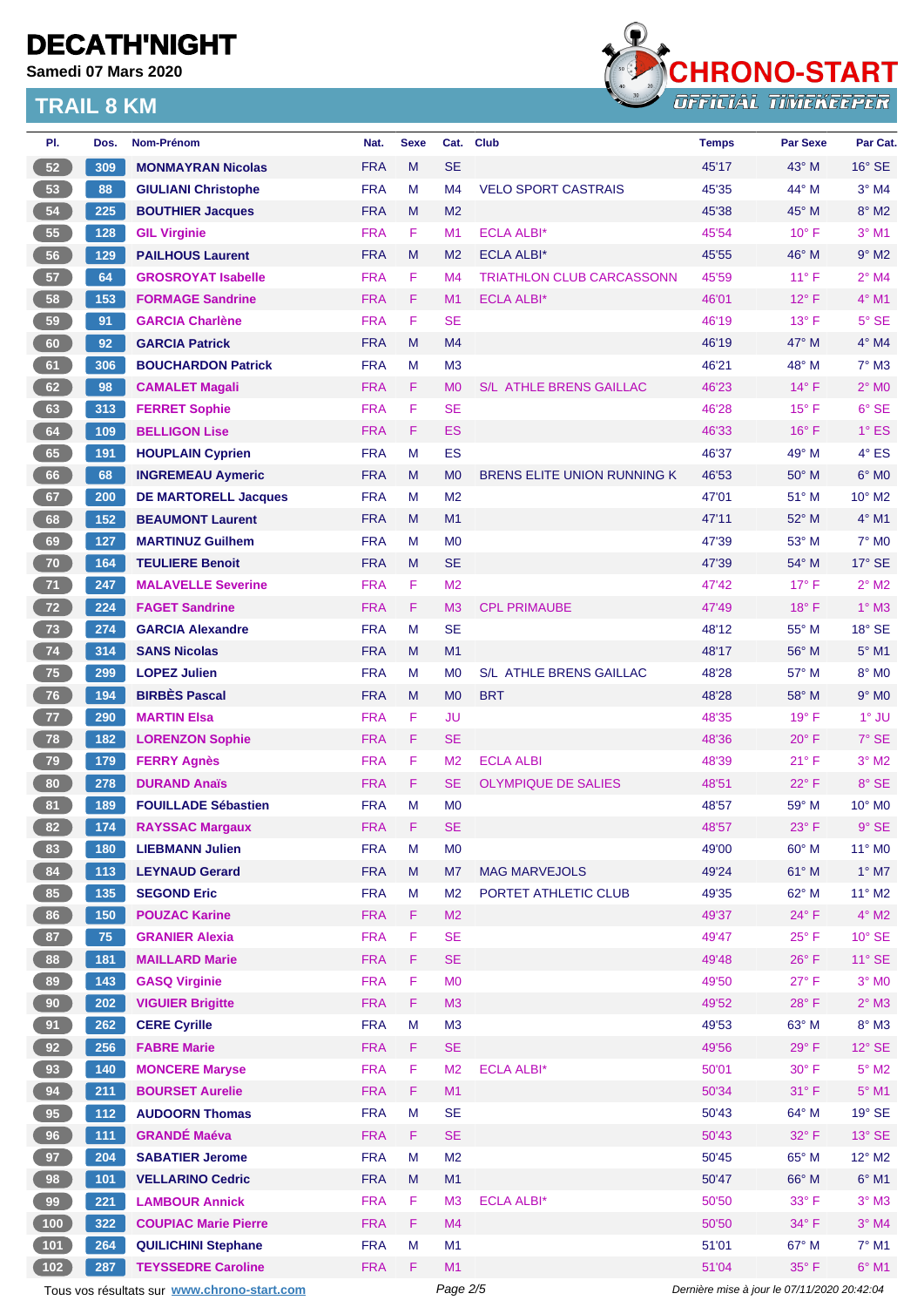**Samedi 07 Mars 2020**



| PI.                                                       | Dos.  | <b>Nom-Prénom</b>                           | Nat.       | <b>Sexe</b> | Cat.           | <b>Club</b>                    | <b>Temps</b>                                | <b>Par Sexe</b> | Par Cat.        |  |
|-----------------------------------------------------------|-------|---------------------------------------------|------------|-------------|----------------|--------------------------------|---------------------------------------------|-----------------|-----------------|--|
| 103                                                       | 213   | <b>MALHIE Emilie</b>                        | <b>FRA</b> | F           | M <sub>0</sub> |                                | 51'05                                       | $36^{\circ}$ F  | $4^\circ$ MO    |  |
| 104                                                       | 173   | <b>ROSMAN Mickael</b>                       | <b>FRA</b> | M           | M <sub>0</sub> |                                | 51'07                                       | $68^\circ$ M    | $12^{\circ}$ MO |  |
| 105                                                       | 176   | <b>ROUANET Sonia</b>                        | <b>FRA</b> | F.          | M1             |                                | 51'08                                       | 37° F           | $7°$ M1         |  |
| 106                                                       | 149   | <b>POUZAC Patrick</b>                       | <b>FRA</b> | M           | M <sub>2</sub> |                                | 51'11                                       | 69° M           | $13^{\circ}$ M2 |  |
| 107                                                       | 119   | <b>FURMANIK Sylviane</b>                    | <b>FRA</b> | F.          | M <sub>2</sub> | <b>OLYMPIQUE DE SALIES</b>     | 51'12                                       | 38° F           | $6^{\circ}$ M2  |  |
| 108                                                       | 133   | <b>SACKMANN Frédéric</b>                    | <b>FRA</b> | M           | M <sub>2</sub> |                                | 51'12                                       | $70^\circ$ M    | $14^{\circ}$ M2 |  |
| 109                                                       | 321   | <b>CHAPPUIS Aurélie</b>                     | <b>FRA</b> | F.          | M <sub>0</sub> |                                | 51'23                                       | 39° F           | $5^\circ$ MO    |  |
| $110$                                                     | 238   | <b>FRANCAL Julie</b>                        | <b>FRA</b> | F           | M <sub>1</sub> | <b>S/L LAVAUR ATHLETISME</b>   | 51'32                                       | $40^{\circ}$ F  | 8° M1           |  |
| $\boxed{111}$                                             | 186   | <b>BUARD Julie</b>                          | <b>FRA</b> | F.          | M1             |                                | 51'38                                       | 41°F            | $9°$ M1         |  |
| 112                                                       | 187   | <b>DORNADIC Benoit</b>                      | <b>FRA</b> | M           | M1             |                                | 51'47                                       | 71° M           | 8° M1           |  |
| 113                                                       | 124   | <b>BALSAMO élodie</b>                       | <b>FRA</b> | F.          | <b>SE</b>      | <b>OLYMPIQUE DE SALIES</b>     | 51'58                                       | $42^{\circ}$ F  | $14^\circ$ SE   |  |
| 114                                                       | 289   | <b>MARTIN Fernand</b>                       | <b>FRA</b> | М           | M <sub>3</sub> | UNION ATHLETIQUE NOHICOISE     | 52'01                                       | $72^{\circ}$ M  | $9°$ M3         |  |
| $\boxed{115}$                                             | 230   | <b>VIOLA Julie</b>                          | <b>FRA</b> | F.          | <b>ES</b>      |                                | 52'12                                       | 43° F           | $2^{\circ}$ ES  |  |
| 116                                                       | $142$ | <b>NIEL FRAISSE Alaïs</b>                   | <b>FRA</b> | F           | M1             | S/L ATHLE BRENS GAILLAC        | 52'27                                       | 44° F           | 10° M1          |  |
| 117                                                       | 273   | <b>LAVIGNE Audrey</b>                       | <b>FRA</b> | F.          | <b>SE</b>      |                                | 52'29                                       | $45^{\circ}$ F  | $15^\circ$ SE   |  |
| $\boxed{118}$                                             | 323   | <b>RICARD Sebastien</b>                     | <b>FRA</b> | M           | M <sub>2</sub> |                                | 52'30                                       | 73° M           | 15° M2          |  |
| 119                                                       | 86    | <b>ALDROVANDI Geoffrey</b>                  | <b>FRA</b> | M           | <b>SE</b>      |                                | 52'40                                       | $74^\circ$ M    | $20^\circ$ SE   |  |
| 120                                                       | 104   | <b>MEJANES Sylvie</b>                       | <b>FRA</b> | F           | M <sub>3</sub> |                                | 52'40                                       | 46°F            | $4^\circ$ M3    |  |
| $121$                                                     | 269   | <b>CAMINADE Sebastien</b>                   | <b>FRA</b> | M           | M <sub>0</sub> |                                | 52'45                                       | 75° M           | $13^\circ$ MO   |  |
| 122                                                       | 136   | <b>CAILLAVA William</b>                     | <b>FRA</b> | М           | M3             |                                | 52'47                                       | $76^{\circ}$ M  | $10^{\circ}$ M3 |  |
| 123                                                       | 311   | <b>LE HENANFF Cécile</b>                    | <b>FRA</b> | F.          | <b>SE</b>      |                                | 53'11                                       | 47° F           | $16°$ SE        |  |
| 124                                                       | 196   | <b>DOMINGO Lydie</b>                        | <b>FRA</b> | F           | M <sub>4</sub> | <b>US CARMAUX</b>              | 53'18                                       | 48°F            | $4^\circ$ M4    |  |
| 125                                                       | 195   | <b>MALPHETTES Joel</b>                      | <b>FRA</b> | M           | M <sub>3</sub> | <b>US CARMAUX</b>              | 53'20                                       | $77^\circ$ M    | 11° M3          |  |
| 126                                                       | $102$ | <b>COLAS Virginie</b>                       | <b>FRA</b> | F.          | M <sub>0</sub> |                                | 53'23                                       | 49° F           | $6^\circ$ MO    |  |
| $127$                                                     | 232   | <b>LA GAMBA GILLI Charlotte</b>             | <b>FRA</b> | F.          | M <sub>2</sub> |                                | 53'59                                       | $50^\circ$ F    | $7^\circ$ M2    |  |
| 128                                                       | 222   | <b>LA GAMBA GILLI Eric</b>                  | <b>FRA</b> | M           | M <sub>2</sub> |                                | 54'00                                       | 78° M           | $16^{\circ}$ M2 |  |
| $129$                                                     | 97    | <b>LADRECH Sophie</b>                       | <b>FRA</b> | F.          | M1             | <b>S/L ATHLE BRENS GAILLAC</b> | 54'17                                       | $51^{\circ}$ F  | 11° M1          |  |
| 130                                                       | 53    | <b>QUENOLI Laure</b>                        | <b>FRA</b> | F           | M <sub>2</sub> | S/L ATHLE BRENS GAILLAC        | 54'17                                       | $52^{\circ}$ F  | $8^\circ$ M2    |  |
| 131                                                       | 93    | <b>ALBERT Nadege</b>                        | <b>FRA</b> | F.          | M <sub>0</sub> | S/L ATHLE BRENS GAILLAC        | 54'17                                       | 53° F           | <b>7° MO</b>    |  |
| 132                                                       | 167   | <b>CHONG Chantal</b>                        | <b>FRA</b> | F           | M <sub>0</sub> |                                | 54'24                                       | $54^{\circ}$ F  | $8^\circ$ MO    |  |
| $\begin{array}{ c c }\n\hline\n\textbf{133}\n\end{array}$ | 151   | <b>CABROL Axel</b>                          | <b>FRA</b> | ${\sf M}$   | ES             | <b>ASAT KANGOUROU</b>          | 54'27                                       | 79° M           | $5^{\circ}$ ES  |  |
| 134                                                       | 188   | <b>URLACHER Sarah</b>                       | <b>FRA</b> | F           | M <sub>0</sub> |                                | 54'28                                       | 55° F           | $9°$ MO         |  |
| (135)                                                     | 190   | <b>SOULIÉ Daniel</b>                        | <b>FRA</b> | M           | M3             | <b>AUCUN</b>                   | 54'39                                       | 80° M           | $12^{\circ}$ M3 |  |
| $136$                                                     | 239   | <b>FABRE Marine</b>                         | <b>FRA</b> | F.          | <b>SE</b>      |                                | 54'50                                       | 56°F            | $17^\circ$ SE   |  |
| (137)                                                     | 237   | <b>IMBERT Aymeric</b>                       | <b>FRA</b> | M           | <b>SE</b>      |                                | 54'50                                       | 81° M           | $21^\circ$ SE   |  |
| $138$                                                     | 326   | <b>VERLAINE Lilian</b>                      | <b>FRA</b> | Μ           | M3             |                                | 54'56                                       | 82° M           | $13^\circ$ M3   |  |
| (139)                                                     | 171   | <b>CHAUME Pauline</b>                       | <b>FRA</b> | F           | M <sub>0</sub> |                                | 55'10                                       | $57^\circ$ F    | 10° MO          |  |
| $140$                                                     | 215   | <b>BOULADE Mathilde</b>                     | <b>FRA</b> | F           | <b>SE</b>      | <b>TRAIL DE GRESIGNE</b>       | 55'10                                       | 58°F            | $18^\circ$ SE   |  |
| $141$                                                     | 291   | <b>PETIT Louis</b>                          | <b>FRA</b> | M           | <b>JU</b>      |                                | 55'20                                       | 83° M           | $1^\circ$ JU    |  |
| $\begin{array}{c} \boxed{142} \\ \end{array}$             | 249   | <b>DAVY Aurore</b>                          | <b>FRA</b> | F           | <b>SE</b>      |                                | 55'31                                       | 59°F            | $19°$ SE        |  |
| (143)                                                     | 201   | <b>RIGAUD Alexia</b>                        | <b>FRA</b> | F.          | <b>MO</b>      |                                | 55'45                                       | $60^\circ$ F    | $11^{\circ}$ MO |  |
| 144                                                       | 226   | <b>BOUSQUET Caroline</b>                    | <b>FRA</b> | F           | M1             |                                | 55'45                                       | $61^{\circ}$ F  | 12° M1          |  |
| 145                                                       | 54    | <b>ESTEVE Celine</b>                        | <b>FRA</b> | F           | M <sub>3</sub> | <b>ATHLE BRENS GAILLAC</b>     | 55'48                                       | 62°F            | $5^\circ$ M3    |  |
| $146$                                                     | 166   | <b>BENECH Sébastien</b>                     | <b>FRA</b> | М           | M <sub>2</sub> |                                | 55'51                                       | 84° M           | 17° M2          |  |
| $147$                                                     | 118   | <b>ANDRIEU Quentin</b>                      | <b>FRA</b> | M           | JU             |                                | 55'56                                       | 85° M           | $2^{\circ}$ JU  |  |
| $148$                                                     | 117   | <b>TABARLY Stella</b>                       | <b>FRA</b> | F.          | M <sub>0</sub> | <b>S/L US CARMAUX</b>          | 56'03                                       | $63^\circ$ F    | 12° MO          |  |
| $149$                                                     | 178   | <b>CATHALA Clément</b>                      | <b>FRA</b> | M           | <b>SE</b>      |                                | 56'06                                       | 86° M           | $22^\circ$ SE   |  |
| 150                                                       | 318   | <b>BENDINE Julie</b>                        | <b>FRA</b> | F           | M <sub>1</sub> |                                | 56'12                                       | 64°F            | 13° M1          |  |
| (151)                                                     | 82    | <b>WAS Stephanie</b>                        | <b>FRA</b> | F           | M <sub>2</sub> | <b>S/L US CARMAUX</b>          | 56'20                                       | $65^{\circ}$ F  | $9°$ M2         |  |
| 152                                                       | 81    | <b>WAS Jerome</b>                           | <b>FRA</b> | М           | M <sub>2</sub> | <b>S/L US CARMAUX</b>          | 56'20                                       | 87° M           | 18° M2          |  |
| 153                                                       | 220   | <b>RAGOBERT DASSIE Martine</b>              | <b>FRA</b> | F.          | M4             |                                | 56'33                                       | 66°F            | $5^\circ$ M4    |  |
|                                                           |       | Tous vos résultats sur www.chrono-start.com |            |             | Page 3/5       |                                | Dernière mise à jour le 07/11/2020 20:42:04 |                 |                 |  |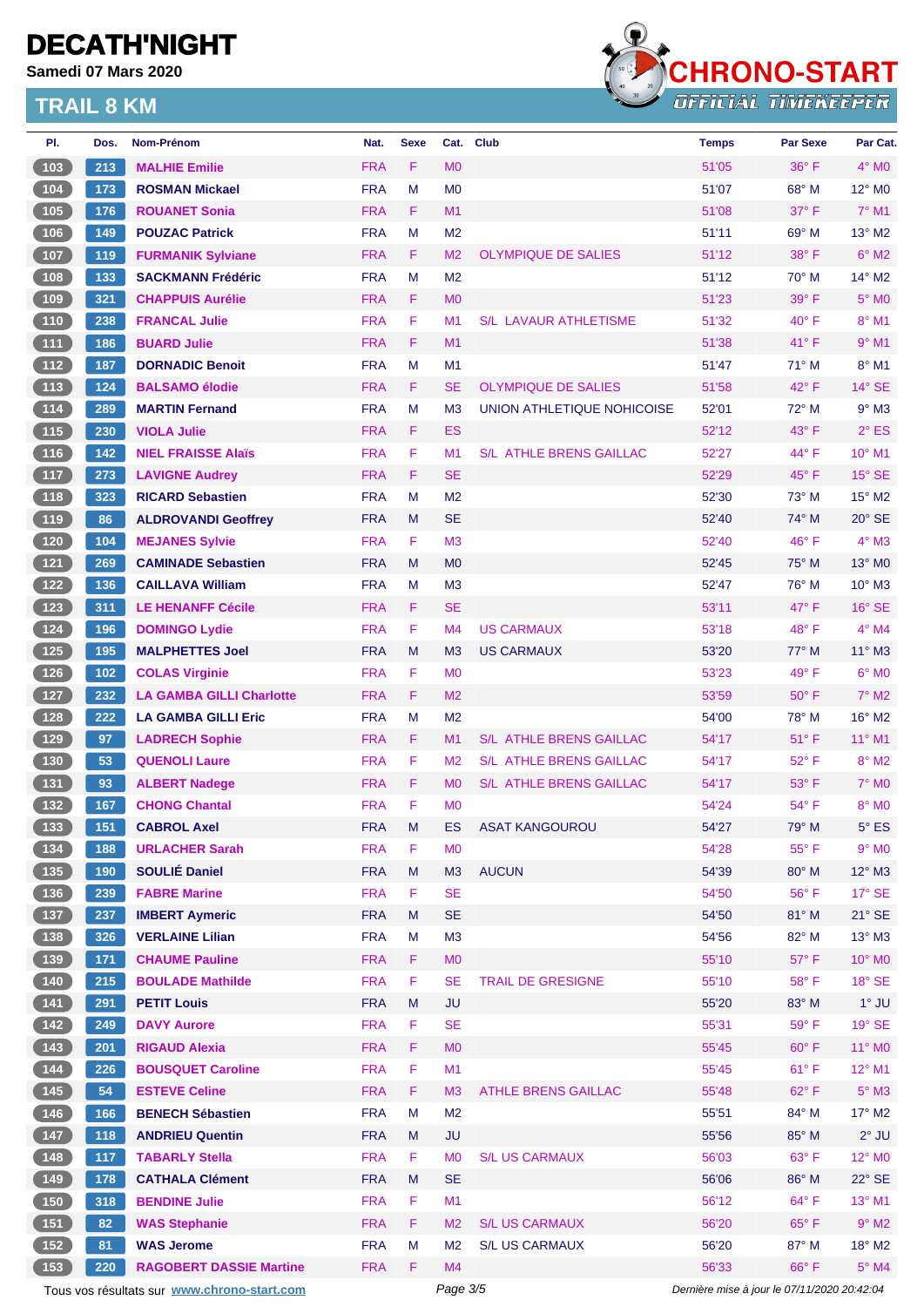**Samedi 07 Mars 2020**



| PI.                                       | Dos. | Nom-Prénom                                  | Nat.       | <b>Sexe</b> | Cat.           | <b>Club</b>                      | <b>Temps</b>                                | <b>Par Sexe</b> | Par Cat.                   |
|-------------------------------------------|------|---------------------------------------------|------------|-------------|----------------|----------------------------------|---------------------------------------------|-----------------|----------------------------|
| 154                                       | 233  | <b>PETIT Matthieu</b>                       | <b>FRA</b> | M           | M <sub>0</sub> |                                  | 56'39                                       | 88° M           | $14^\circ$ MO              |
| 155                                       | 210  | <b>CAZALS Sebastien</b>                     | <b>FRA</b> | м           | <b>SE</b>      |                                  | 56'41                                       | 89° M           | 23° SE                     |
| (156)                                     | 298  | <b>MOULIN Jean-Claude</b>                   | <b>FRA</b> | M           | M <sub>6</sub> | <b>USCA LESCURE</b>              | 57'00                                       | $90^\circ$ M    | $1^\circ$ M <sub>6</sub>   |
| $157$                                     | 260  | <b>PAGES Benoit</b>                         | <b>FRA</b> | м           | M <sub>2</sub> |                                  | 57'17                                       | $91^\circ$ M    | 19° M2                     |
| 158                                       | 206  | <b>ROSALIE Ghislaine</b>                    | <b>FRA</b> | F.          | M1             |                                  | 57'21                                       | $67^\circ$ F    | 14° M1                     |
| (159)                                     | 275  | <b>THOMAS Amina</b>                         | <b>FRA</b> | F           | M <sub>0</sub> | <b>US CARMAUX</b>                | 57'26                                       | $68^{\circ}$ F  | $13^\circ$ MO              |
| (160)                                     | 160  | <b>BRUEL Claude</b>                         | <b>FRA</b> | M           | M7             | <b>CAPIAL ATHE ST JUERY</b>      | 57'32                                       | 92° M           | $2^{\circ}$ M7             |
| 161                                       | 207  | <b>RAUCOULES-RAMADE Christine</b>           | <b>FRA</b> | F           | M <sub>3</sub> | S/L CAPIAL ATHLE.ST JUERY        | 57'32                                       | $69^\circ$ F    | $6°$ M3                    |
| 162                                       | 251  | <b>CARRIERE Serge</b>                       | <b>FRA</b> | M           | M <sub>5</sub> | S/L CAPIAL ATHLE.ST JUERY        | 57'32                                       | $93^\circ$ M    | $2^{\circ}$ M <sub>5</sub> |
| $163$                                     | 208  | <b>RAMADE Philippe</b>                      | <b>FRA</b> | M           | M <sub>2</sub> | S/L CAPIAL ATHLE.ST JUERY        | 57'32                                       | $94^{\circ}$ M  | $20^\circ$ M2              |
| (164)                                     | 177  | <b>MITRA Jessica</b>                        | <b>FRA</b> | F.          | M <sub>0</sub> |                                  | 57'33                                       | $70^\circ$ F    | $14^{\circ}$ MO            |
| 165                                       | 162  | <b>PUECH Jessica</b>                        | <b>FRA</b> | F           | M <sub>0</sub> |                                  | 57'34                                       | $71^\circ$ F    | 15° MO                     |
| (166)                                     | 169  | <b>LAURENS Emilie</b>                       | <b>FRA</b> | F           | M <sub>0</sub> |                                  | 57'35                                       | $72^{\circ}$ F  | $16^\circ$ MO              |
| 167                                       | 168  | <b>ALRIC Emilie</b>                         | <b>FRA</b> | F           | M <sub>0</sub> |                                  | 57'35                                       | $73^\circ$ F    | 17° M0                     |
| 168                                       | 327  | <b>PONS Cathy</b>                           | <b>FRA</b> | F.          | M <sub>2</sub> |                                  | 57'47                                       | 74° F           | 10° M2                     |
| 169                                       | 296  | <b>PELT Papatya</b>                         | <b>FRA</b> | F           | <b>SE</b>      | <b>S/L USCA LESCURE</b>          | 57'52                                       | 75° F           | $20^\circ$ SE              |
| (170)                                     | 84   | <b>SICARD Jacques</b>                       | <b>FRA</b> | M           | M <sub>9</sub> | <b>S/L USCA LESCURE</b>          | 57'59                                       | $95^\circ$ M    | $1^\circ$ M9               |
| $\boxed{171}$                             | 307  | <b>BOUCHARDON Nancy</b>                     | <b>FRA</b> | F           | M <sub>3</sub> |                                  | 58'19                                       | 76° F           | $7^\circ$ M3               |
| 172                                       | 308  | <b>BOUCHARDON Noa</b>                       | <b>FRA</b> | F           | <b>SE</b>      |                                  | 58'19                                       | $77^\circ$ F    | $21^\circ$ SE              |
| $173$                                     | 78   | <b>SIRE Severine</b>                        | <b>FRA</b> | F           | M <sub>2</sub> |                                  | 58'35                                       | $78^{\circ}$ F  | $11^{\circ}$ M2            |
| (174)                                     | 272  | <b>AUTRET Maelduina</b>                     | <b>FRA</b> | F           | <b>SE</b>      |                                  | 58'59                                       | $79^\circ$ F    | 22° SE                     |
| $-175$                                    | 158  | <b>HERMET Alexandre</b>                     | <b>FRA</b> | м           | <b>SE</b>      |                                  | 59'07                                       | 96° M           | 24° SE                     |
| (176)                                     | 310  | <b>MASSOL (DULOT) élodie</b>                | <b>FRA</b> | F.          | M1             |                                  | 59'31                                       | $80^\circ$ F    | 15° M1                     |
| 177                                       | 253  | <b>COURTIN Ivan</b>                         | <b>FRA</b> | м           | M1             |                                  | 59'32                                       | 97° M           | $9°$ M1                    |
| (178)                                     | 156  | <b>LECOT Emmanuel</b>                       | <b>FRA</b> | M           | M <sub>2</sub> |                                  | 1h00'10                                     | 98° M           | $21^{\circ}$ M2            |
| 179                                       | 157  | <b>DENEBOUDE Béatrice</b>                   | <b>FRA</b> | F           | M <sub>1</sub> |                                  | 1h00'10                                     | $81^\circ$ F    | 16° M1                     |
| (180)                                     | 159  | <b>GRANIZO Michel</b>                       | <b>FRA</b> | M           | M <sub>9</sub> | <b>SCA LICORNES DE PUYGOUZON</b> | 1h00'12                                     | 99° M           | $2°$ M9                    |
| (181)                                     | 279  | <b>ROUBERTIES Laure</b>                     | <b>FRA</b> | F           | M <sub>2</sub> |                                  | 1h00'13                                     | $82^{\circ}$ F  | $12^{\circ}$ M2            |
| (182)                                     | 258  | <b>CERE Christelle</b>                      | <b>FRA</b> | F           | M <sub>2</sub> |                                  | 1h00'16                                     | 83° F           | $13^\circ$ M2              |
| 183                                       | 259  | <b>LABORDE Delphine</b>                     | <b>FRA</b> | F           | M <sub>2</sub> |                                  | 1h00'16                                     | $84^{\circ}$ F  | $14^{\circ}$ M2            |
| (184)                                     | 245  | <b>DE SEQUEIRA Lucas</b>                    | <b>FRA</b> | M           | СA             |                                  | 1h00'22                                     | 100° M          | $1^\circ$ CA               |
| (185)                                     | 281  | <b>SIGNOLLES Emilie</b>                     | <b>FRA</b> | F           | <b>JU</b>      |                                  | 1h00'22                                     | 85°F            | $2^{\circ}$ JU             |
| (186)                                     | 163  | <b>BARTHE Marion</b>                        | <b>FRA</b> | F           | <b>SE</b>      |                                  | 1h01'02                                     | 86°F            | 23° SE                     |
| $187$                                     | 172  | <b>ROSMAN Laetitia</b>                      | <b>FRA</b> | F           | M <sub>0</sub> |                                  | 1h01'06                                     | 87°F            | 18° MO                     |
| (188)                                     | 73   | <b>RAMIERE Sandra</b>                       | <b>FRA</b> | F.          | M3             |                                  | 1h01'08                                     | 88°F            | 8° M3                      |
| (189)                                     | 223  | <b>HEIT Sophie</b>                          | <b>FRA</b> | F           | <b>SE</b>      |                                  | 1h01'18                                     | 89°F            | 24° SE                     |
| (190)                                     | 252  | <b>NEUMULLER Virginie</b>                   | <b>FRA</b> | F           | M <sub>0</sub> |                                  | 1h01'18                                     | 90° F           | 19° MO                     |
| 191                                       | 71   | <b>CHABRERIE Isabelle</b>                   | <b>FRA</b> | F           | M <sub>2</sub> | <b>UAG RUNNING GAILLAC</b>       | 1h01'21                                     | 91° F           | 15° M2                     |
| (192)                                     | 115  | <b>FUMAT Catherine</b>                      | <b>FRA</b> | F           | M <sub>0</sub> |                                  | 1h01'29                                     | $92^{\circ}$ F  | 20° MO                     |
| (193)                                     | 214  | <b>MARQUET Jean Pierre</b>                  | <b>FRA</b> | M           | M3             |                                  | 1h01'39                                     | 101° M          | $14^{\circ}$ M3            |
| (194)                                     | 137  | <b>MALATERRE Christelle</b>                 | <b>FRA</b> | F.          | <b>SE</b>      |                                  | 1h01'49                                     | $93^\circ$ F    | $25^\circ$ SE              |
| (195)                                     | 276  | <b>SUAU Caroline</b>                        | <b>FRA</b> | F           | <b>SE</b>      | S/L ATHLE BRENS GAILLAC          | 1h01'49                                     | 94° F           | 26° SE                     |
| (196)                                     | 203  | <b>FRANCOIS Gaëtan</b>                      | <b>FRA</b> | M           | <b>SE</b>      |                                  | 1h02'25                                     | 102° M          | $25^\circ$ SE              |
| $\begin{array}{c} \hline 197 \end{array}$ | 139  | <b>CUEVAS Samuel</b>                        | <b>FRA</b> | М           | <b>ES</b>      |                                  | 1h02'45                                     | 103° M          | $6^{\circ}$ ES             |
| 198                                       | 114  | <b>CELARIES Karine</b>                      | <b>FRA</b> | F           | M <sub>2</sub> | <b>UAG RUNNING GAILLAC</b>       | 1h02'45                                     | 95° F           | 16° M2                     |
| 199                                       | 138  | <b>MASSON Jean</b>                          | <b>FRA</b> | M           | <b>ES</b>      |                                  | 1h02'46                                     | 104° M          | $7^\circ$ ES               |
| $\frac{200}{ }$                           | 134  | <b>THERON Mathilde</b>                      | <b>FRA</b> | F           | ES             |                                  | 1h02'46                                     | 96°F            | $3°$ ES                    |
| 201                                       | 107  | <b>COTTO Serge</b>                          | <b>FRA</b> | М           | M <sub>6</sub> |                                  | 1h04'25                                     | 105° M          | $2^{\circ}$ M6             |
| $\left( \right. 202 \right)$              | 263  | <b>FREZOULS Anne-Laure</b>                  | <b>FRA</b> | F           | <b>SE</b>      | <b>ACLA</b>                      | 1h04'47                                     | 97° F           | 27° SE                     |
| 203                                       | 67   | <b>GELABERT Corinne</b>                     | <b>FRA</b> | F           | M <sub>2</sub> |                                  | 1h04'54                                     | 98°F            | 17° M2                     |
| 204                                       | 79   |                                             | <b>FRA</b> | F           | M <sub>5</sub> | <b>ALBI FREE RUNNING</b>         | 1h05'33                                     | 99° F           | $1^\circ$ M5               |
|                                           |      | <b>COCHEN Helena</b>                        |            |             |                |                                  |                                             |                 |                            |
|                                           |      | Tous vos résultats sur www.chrono-start.com |            |             | Page 4/5       |                                  | Dernière mise à jour le 07/11/2020 20:42:04 |                 |                            |